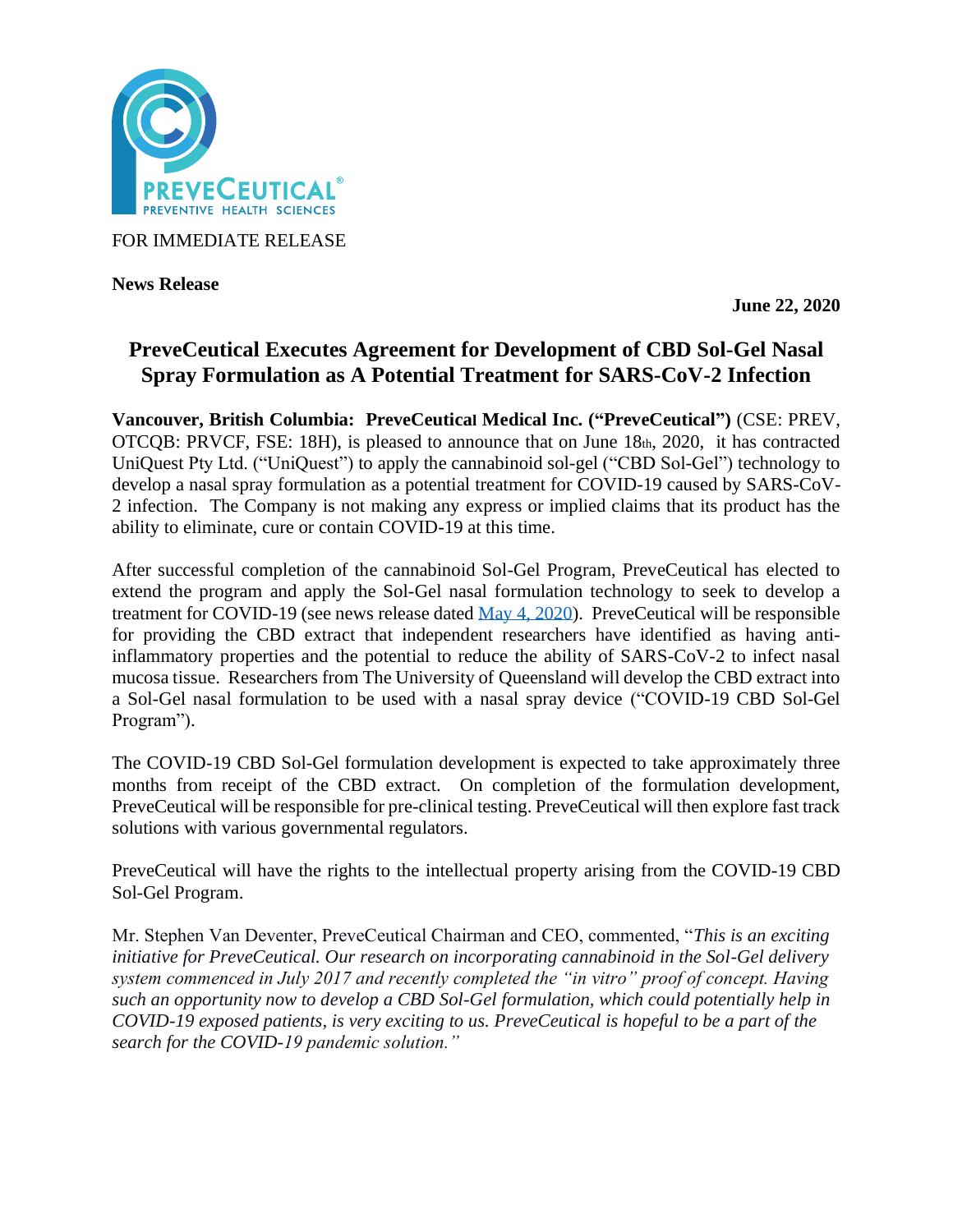Although PreveCeutical believes that any such intentions, plans, estimates, beliefs, and expectations in this news release are reasonable, there can be no assurance that any such intentions, plans, beliefs, and expectations will prove to be accurate or successful.

### *About PreveCeutical*

PreveCeutical is a health sciences company that develops innovative options for preventive and curative therapies utilizing organic and nature identical products.

PreveCeutical aims to be a leader in preventive health sciences. The Company's current research and development programs include dual gene curative and preventive therapies for diabetes and obesity; the Cannabidiols Sol-gel Program aiming to provide relief across a range of indications from pain, inflammation, seizures, and neurological disorders.; Nature Identical™ peptides for the treatment of various ailments; non-addictive analgesic peptides as a replacement to the highly addictive analgesics such as morphine, fentanyl and oxycodone; and a therapeutic product for treating athletes who suffer from concussions (mild traumatic brain injury).

For more information about PreveCeutical, please visit our website [www.PreveCeutical.com](http://www.preveceutical.com/) or follow us on [Twitter](http://twitter.com/PreveCeuticals) and [Facebook.](http://www.facebook.com/PreveCeutical)

## *On behalf of the Board of Directors of PreveCeutical*

*Stephen Van Deventer, Chairman and Chief Executive Officer*

### *For further information, please contact:*

*Stephen Van Deventer: +1 604 306 9669*

*Or Investor Relations* [ir@preveceutical.com](mailto:ir@preveceutical.com)

#### *Forward-Looking Statements:*

This news release contains forward-looking statements and forward-looking information (collectively, "forwardlooking statements") within the meaning of applicable Canadian and U.S. securities legislation, including the United States Private Securities Litigation Reform Act of 1995. All statements in this news release that are not purely historical are forward-looking statements and include any statements regarding beliefs, plans, expectations and orientations regarding the future including, without limitation, the successful development of the COVID-19 CBD Sol-Gel formulations as a potential treatment for COVID-19 caused by SARS-CoV-2 infection, that PreveCeutical will seek fast track solutions from various governmental regulators with respect to the COVID-19 CBD Sol-Gel formulations once their development is complete, the anticipated timing of continued research interests of PreveCeutical, PreveCeutical's anticipated business plans, and its prospects of success in executing its proposed plans. Often, but not always, forward-looking statements can be identified by words such as "will", "pro forma", "plans", "expects", "may", "should", "budget", "schedules", "estimates", "forecasts", "intends", "anticipates", "believes", "potential", "proposes" or variations of such words including negative variations thereof and phrases that refer to certain actions, events or results that may, could, would, might or will occur or be taken or achieved. Forward-looking statements are based on certain assumptions regarding PreveCeutical, including expected growth, results of operations, including PreveCeutical's research and development activities, performance, industry trends, growth opportunities, that the appropriate CBD extracts required for research on the COVID-19 CBD Sol-Gel formulations, and the payments for the COVID-19 CBD Sol-Gel Program are delivered to UniQuest in a timely manner, that PreveCeutical will be granted requisite expedited approvals by governmental regulators with respect to the COVID-19 CBD Sol-Gel formulations, and that PreveCeutical will be able to obtain the financing required to carry out the COVID-19 CBD